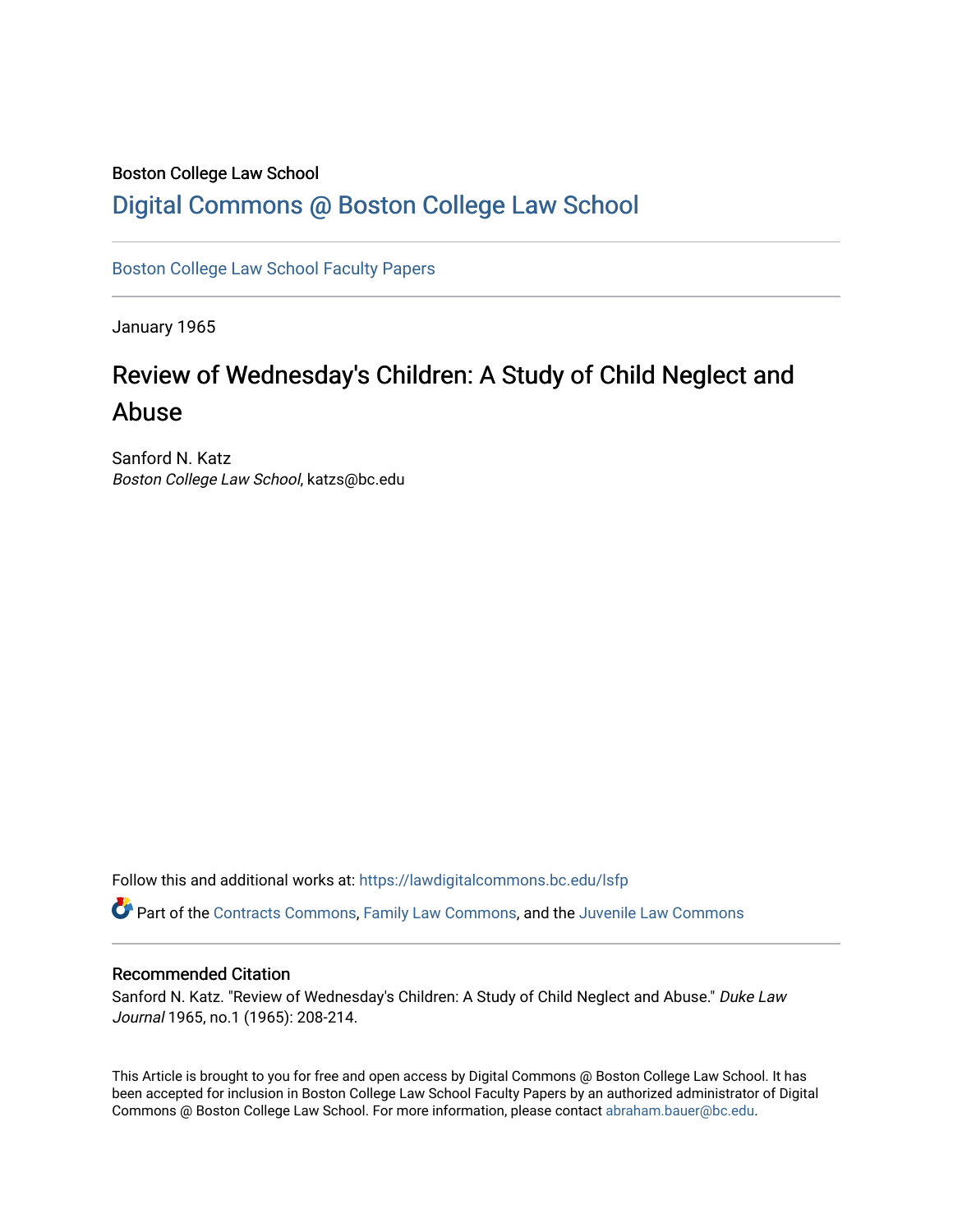## **BOOK REVIEWS**

**WEDNESDAY'S** CHILDREN: **A** STUDY OF CHILD **NEGLECT AND** ABUSE. By Leontine R. Young.' New York: McGraw-Hill Book Co., 1964. Pp. 195. \$5.95.

> Monday's child is fair of face, Tuesday's child is full of grace, Wednesday's child is full of woe .... -Anonymous

 $\ddot{\phantom{a}}$ 

Child neglect as an event that may require public intrusion in .the family unit has long been considered in terms of deprivations **.Qf** .physical and psychological well-being. In his highly regarded work **on** maternal care, Bowlby underscores the dichotomy **by** writing: "[A child] may be ill-fed and ill-sheltered, he may be very dirty and suffering from disease, he may be ill-treated, but, unless his parents have wholly rejected him, he is secure in the knowledge that there is *someone* to whom he is of value and who will strive, even though inadequately, to provide for him until such time as he can fend for himself."2 Smith has written that the present trend is to remove psychologically neglected children from their families while leaving the physically neglected in their homes.<sup>3</sup> Presumably parents of the physically neglected child can receive supportive help from a social welfare agency which will enable them to provide for the child's physical needs while they continue to provide emotional comfort. Where the division is not recognized, law makers have been called on to create it,<sup>4</sup> and some legislatures have already responded.<sup>5</sup>

But to view child neglect exclusively in terms of deprivations of physical and phychological well-being is to adopt an approach that is at the same time too restrictive and too general. Studies of reported judicial cases involving child neglect, such as criminal prosecutions of parents, changes in custody following divorce or separation, or termination of parental rights and responsibilities, reveal that courts are concerned with events other than those affecting well-being (defined as a child's physical and emotional safety, health

<sup>1</sup> Executive Director, Child **Service** Association, Newark, New Jersey.

<sup>2</sup>BowLBY, **MATERNAL CARE AND HEALTH 68 (1950).**

*a SMITH,* **READINGS IN** ADOPTION **6 (1963).**

**<sup>&#</sup>x27; Gill,** *The Legal Nature of Neglect,* 6 NPPA JouRNAL 12 **(1960).**

**<sup>5</sup>** See, e.g., IDAHO **CODE ANN.** § 16-1625j (Supp. **1963).**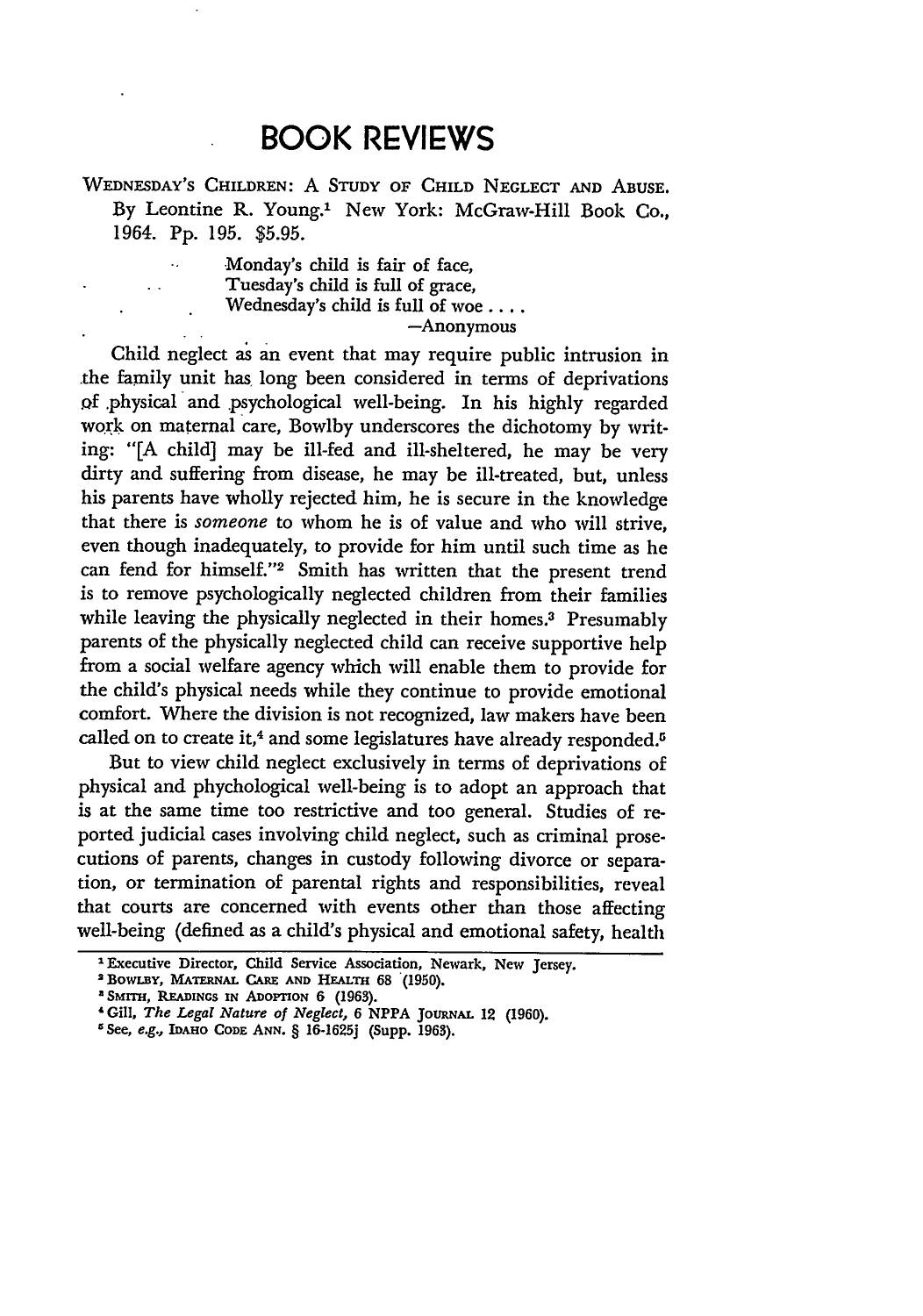and comfort). They may focus on deprivations of other social values relating to enlightenment, skills, respect, affection, rectitude, wealth and power.6 In some of the above instances in which child neglect is in issue, the articulated criterion for determining the appropriate outcome is: what is in "the best interests of the child." This criterion takes into account more than the child's physical and psychological health. It engages a constellation of social values, the sharing of which is desirable for a child's adjustment in society and also for a well-functioning family.7

To restrict child neglect to physical and psychological deprivations of well-being assumes an absolute distinction where none, in fact, can be made with any degree of precision. A growing body of social work and psychiatric literature independently reflects a similar conclusion: if there is evidence of physical neglect, emotional neglect is also likely to be present.

Studies on the "battered child syndromes" point out that when infants are cruelly treated, so often under the guise of discipline, the physical injury to the child may be no more serious than the damage to his emotional well-being.8 One of the major points in Dr. Hertha Riese's recent study<sup>9</sup> is that a home deprived of the normal objects in a child's life threatens his psychological balance. A roof over his head, three meals a day, a mother in attendance and an occasional caress is not enough. She writes:

Life in a meager home . . . does not represent': . . a way of bereavement by a distracting profusion of disconnected impression. The child in the home devoid of necessities is deprived even of deceptive stimulation **....** The absence of physical objects in the house... intensifies the child's plight. This void is sensed as another denial by the mother, parents, or guardians of joy and opportunity....

Development of a self, well-defined against and equally welldefined objective world, is impeded [in a barren home]; hence,

These value categories along with the social value well-being are designed to give the widest possible scope to the inquiry. See McDougal, *The Comparative Study of Law for Policy Purposes: Value Clarification as an Instrument of Democratic World Order,* 61 **YALE** L.J. 915, 916-17 (1952). For an application of these value categories to a problem in family law, see Weyrauch, *Informal and Formal Marriage-An Appraisal of Trends in Family Organization,* 28 U. CHI. L. REV. 88 (1960).<br><sup>7</sup> See Katz, Book Review, 78 HARV. L. REV. 498, 501-02 (1964).

<sup>&</sup>lt;sup>8</sup> See, e.g., Boardman, *A Project to Rescue Children from Inflicted Injuries, 7* SOCIAL WORK No. 1, 43 (1962); Delsordo, *Protective Casework for Abused Children*, 10 **CHILDREN** No. **6,** 213 (1963); Elmer, *Abused Young Children Seen in Hospitals, 5* **SOCIAL** WoR No. 4, 98 (1960). **<sup>0</sup> RIESE, HEAL THE HURT CHILD** (1962).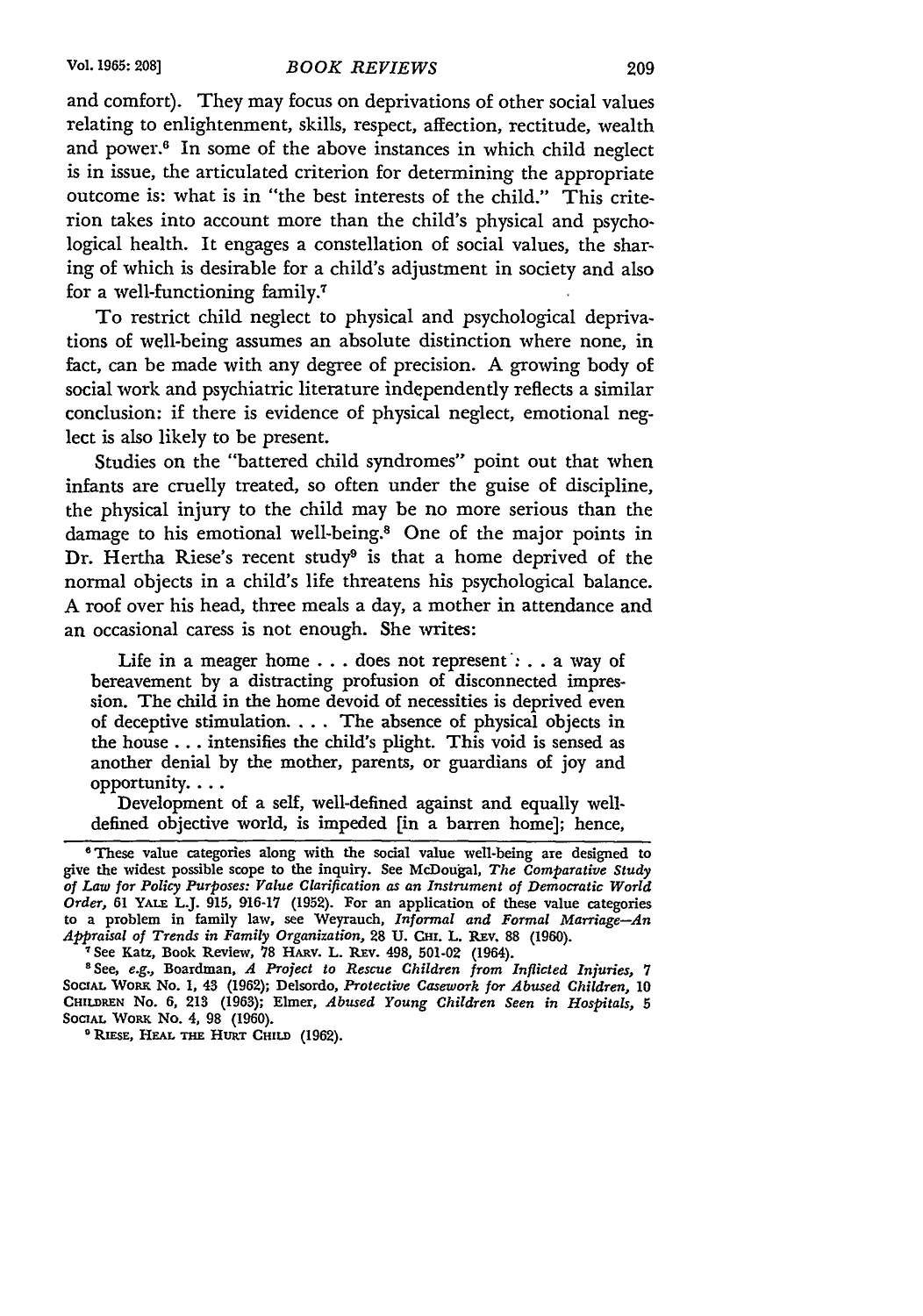unless the child is dulled completely, there emerges a will-o-thewisp agitation, an aimless search, an obsession to touch and resourcelessly release everything; or the child is under compulsion to handle and 'experiment' with everything....

Obsession to touch... may lead to obsession to take.10

Dr. Riese states that not having the privilege of owning and handling objects results in a child's inability to comprehend the concept of ownership. The child also has difficulty in developing respect for other people's property. Her study goes further than most in illustrating that deprivations of one social value, well-being, for example, may in turn affect others, in this case respect and wealth.

The latest book to analyze child neglect and to demonstrate dramatically the limitations that result from undue emphasis on deprivations of well-being to the exclusion of other social values is Dr. Leontine R. Young's "Wednesday's Children."<sup>11</sup> Her findings reveal that children who are subjected to parental misconduct whether it is externalized or internalized may be unable to participate in the process of education or wealth:

Forty percent of the children were at one time or another truants....

The seriousness of this problem is self-evident. Children who are chronic truants are not likely to be good students or to continue their education.... Large numbers of the children dropped out of school with no preparation for earning a living.<sup>12</sup>

They may be unable to assume civic responsibilities, and thus might be denied an opportunity to participate in democratic processes. They may be incapable of developing meaningful affectionate relationships:

**<sup>12</sup>YOUNG, WEDNESDAY'S CHILDREN 29** (1964).

**<sup>&#</sup>x27;ld.** at **71-72.**

**<sup>&</sup>quot;1** The book is an outgrowth of two studies involving **300** families from the East, Midwest and West. The 120 families in the first study were selected from a large Eastern metropolitan area. Information about 80 of these families came from two public child welfare agencies in suburban counties. Information about the remaining 40 families was provided **by** one private urban agency that handled child neglect and abuse cases exclusively. The second study contained information about **180** families from the active files of public child welfare agencies and one private metropolitan agency that handled child neglect and abuse cases exclusively. Seven different localities were represented: two Midwestern rural areas, two medium sized Midwestern cities (population: **150,000** and **500,000** respectively), one large Midwestern urban area with a population of over one million, and one medium sized Western city and one Western rural county. Case records, the source of all the information in the studies, followed the families over a period of from one year to as long as twenty years.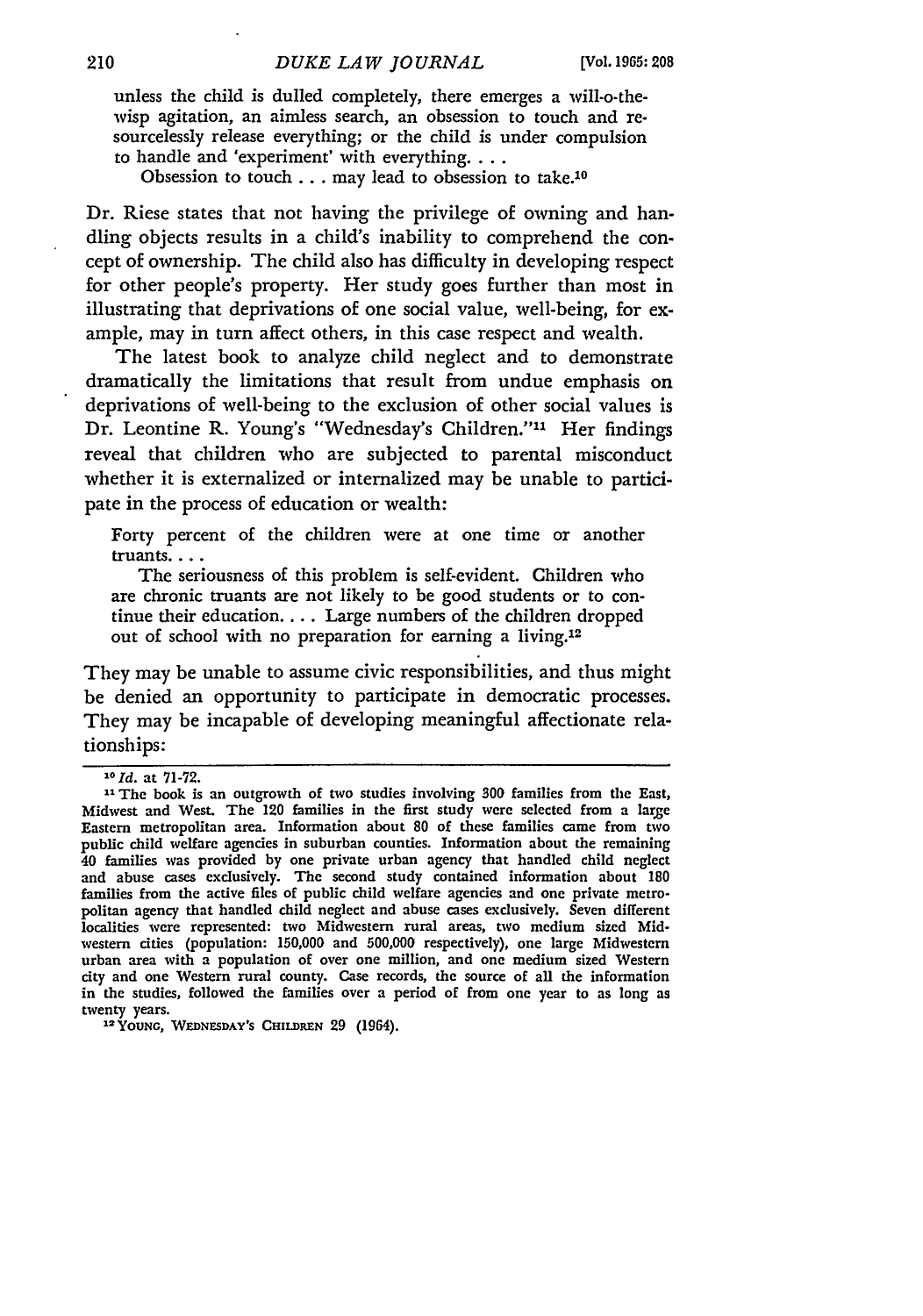Stealing and sexual misbehavior were frequently mentioned in the records.... The impression left by the data would indicate that petty theft was common and organized stealing rare. The children lacked standards of honesty, but they also tended to lack the energy and purpose required of organized effort even in antisocial directions. Sexual violations occurred in the same casual manner and illegitimate children were frequently a consequence as adolescence was reached.<sup>13</sup>

Aside from pointing out the inherent deficiency in viewing child neglect simply in terms of physical and psychological well-being, Dr. Young shows how such a conception of the problem is too general. There are shades of parental misconduct. Dr. Young has classified parental misconduct in terms of "severe neglect," "moderate neglect," "severe abuse" and "moderate abuse."

According to Dr. Young's classification, children who are starved, chained to a bed, or who are found in a cellar, caged like animals and covered with insects would be considered "severely neglected."<sup>13a</sup> While there may be no intention to harm the children, still the minimum requirements for survival may not be present. In the study, parents who mistreated their children in this way showed signs of being indifferent. They were immature. They had not accepted parenthood. The hurt they inflicted on their children was in a sense unintentional, and these parents had little capacity to do better. Their homelife was chaotic and unpredictable. "Moderately neglected" children suffered in much the same way as the "severely neglected." Yet there was one positive sign for them. A vague notion of parental responsibility was shared by the parents. For instance, while they mayhave provided their children with a minimum amount of food, the parents were unconcerned with cleanliness or the provision of adequate clothing or medical care.

"Severely abused" children were tortured by their parents. Parental brutality took many forms: beating; burning by lighted cigarettes, scalding water, hot stoves; twisting of limbs until they were broken; destroying loved pets; using abusive language and threatening children with destruction or death. The frequency of abuse differentiated "moderately abused" children from "severely abused." The outstanding characteristic of the abusing parent regardless of economic or social status, Dr. Young reports, is "this

**<sup>1</sup> 3 Id.** at **30.**

**<sup>2</sup>a** For an illustration, see Jones v. United States, **308** F.2d **307** (D.C. Cir. 1962).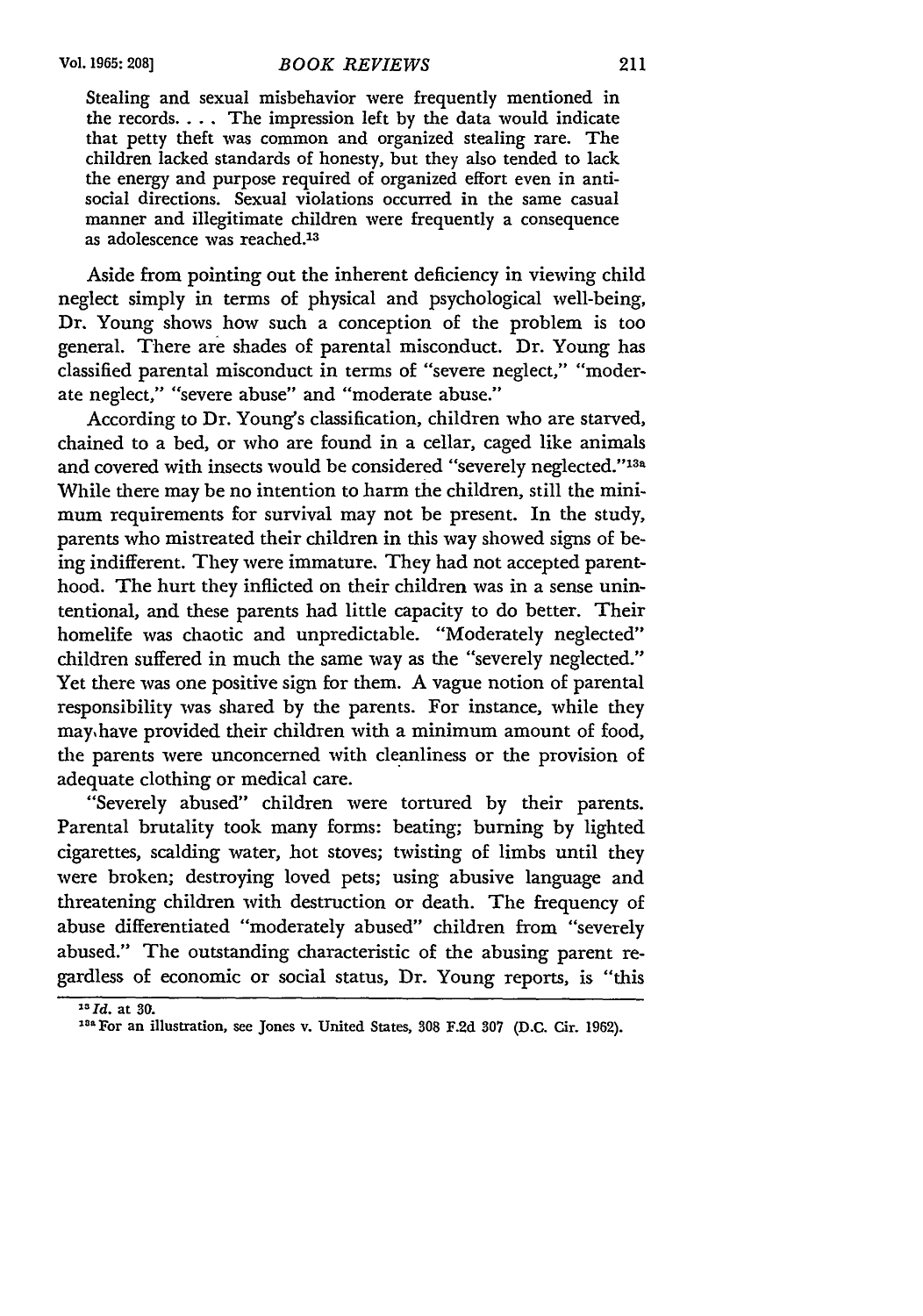immersion in the action of punishing without regard for its cause or its purpose."<sup>14</sup> Theirs is an action that is deliberate, calculated, consistent and tortuous, in other words cold blooded, rather than what might be considered normal parental reactions to some stimulus: spontaneous, indirect, impulsive, and loving.<sup>15</sup>

Dr. Young's classifications extend beyond clarifying the concept of child neglect. They are important for determining the timing, degree and manner of state intervention. The goal of such intervention, she suggests, is to prevent further neglect and abuse and to protect children. As to cases mentioned in her book in which the value equilibrium of the children has been permanently threatened, some official response was clearly warranted, if for no other reason than to rescue them from imminent harm or death. Regardless of their motivation and level of intelligence, all of the parents were unable to cope with parenthood without help. The "neglecting parents" may have meant no harm or have been ignorant, but they fell short of cultural expectations. The "abusing parents," it would seem, took the one step beyond an imaginary line that separates reasonable punishment from physical abuse.16

To use prevention as a general basis for public intrusion in the family unit raises serious questions. At what point should the public intervene? Must there be a manifest outbreak of pathology in the child or should intervention occur beforehand? Is our present level of knowledge in child psychiatry, for example, sufficiently verified to justify intervention to prevent pathology? Anna Freud has written about the hazards of making clinical predictions.<sup>17</sup> To her, the presence of the "unknown or unknowable forces at work" in the ego development of children make the task difficult. Even if there is substantial evidence to support the view that a child's emotional health is in jeopardy, such as in the case of an extremely depressed mother who cares for her infant, how is the initial intervention secured? How do we reconcile our notions of a parent's right to rear the child and our ideas about the function of the family unit

**1e** See **RESTATEMENT,** TORTS § 150-51 (1934).

**17A.** Freud, *Child Observation and Prediction of Development-A Memorial Lecture*  $\mathbf{i}$  **Honor of Ernst Kris, in 13 THE PSYCHOANALYTIC STUDY OF THE CHILD 92 (1958).** 

*<sup>&</sup>quot;Id;* at 45.

**<sup>15</sup>It** is realized **by** this reviewer that we are entering an unexplored **field** of cultural value preferences that make deliberate behavior appear as being "irrational," while the instinctive parental reaction based on emotions is felt to be "rational." Probably even these dichotomies are unreal, and what we truly have is ambivalence in various degrees.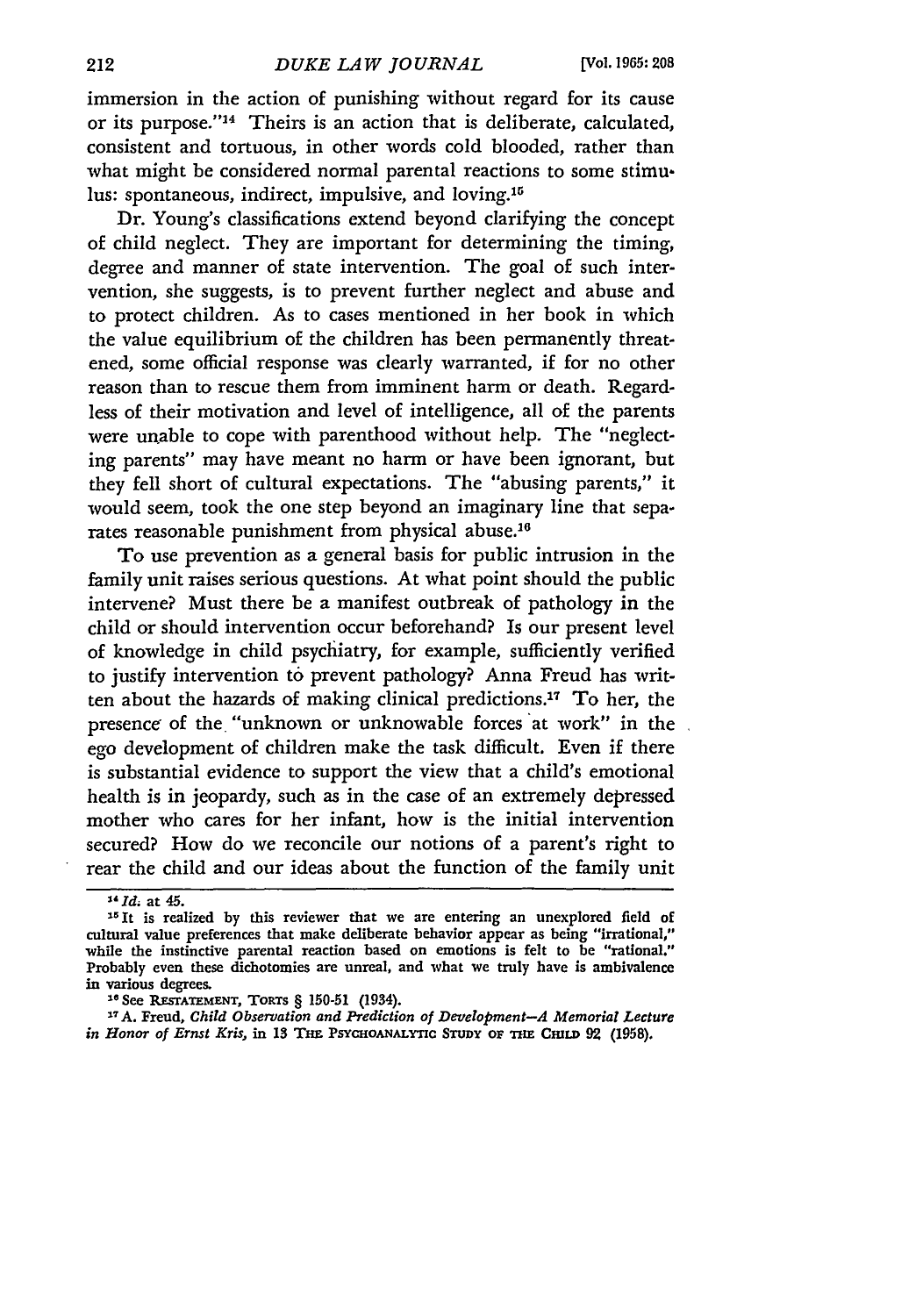in contemporary society with the public's interest in child protection? These are puzzling questions which I had hoped Dr. Young would have explored more fully and perhaps have presented guides for possible solutions.<sup>18</sup>

Given that public intrusion in the family unit is advisable when there has been child neglect or abuse, what agency should intervene? The alternatives suggested by Dr. Young are law enforcement and social welfare agencies. The choice depends on the circumstances:

In many abuse cases and in some neglect cases, the police are better equipped to investigate the immediate situation and take quick action than a social agency. In more ambiguous circumstances where it may be difficult to know what is happening behind closed doors, the child welfare agency may be better able to uncover the facts.<sup>19</sup>

As for choosing the police, Dr. Young believes a plan for having a special police division, trained in matters dealing with children, which will handle investigations and collaborate with child welfare agencies is a practical solution.<sup>20</sup> But there is some question as to the expediency of utilizing the police. We can no longer view the police from a purely detached standpoint. The institution of the police is viewed by many as threatening aid anxiety producing. This factor becomes particularly relevant if the goal of intervention is, as Dr. Young suggests, child protection.

Dr. Young's classifications may be helpful in deciding judicial dispositions of neglect cases, for instance whether the child should be physically removed from his parents, or whether the parents should be supervised. While theoretically there may be no difference in a parent's killing a child by torture ("severe abuse") or not providing adequate shelter or food ("severe neglect"), there may be a practical difference. A parent who merely neglects his obligation may be educable to a higher degree than the parent who takes active steps to harm or kill his child.

In her conclusion, Dr. Young enumerates concrete steps of plan-

**<sup>18</sup>** Dr. Young does indicate that there is an undue emphasis on continuation of **the blood relationship** in **questions of child custody. She suggests that these ties be considered along with other factors, such as whether the family unit in which the child lives is providing the** child **with** "the **personal concern, the emotional continuity, the qualities of character and conscience** which **prepare children for** mature adulthood." YOUNG, WEDNESDAY's CHILDREN 110 (1964).<br><sup>19</sup>*Id.* at 139 (1964).<br><sup>20</sup>*This seems to be the preference* 

<sup>&</sup>lt;sup>20</sup> This seems to be the preference suggested in U.S. DEP'T OF HEALTH, EDUCATION, AND WELFARE, CHILDREN'S BUREAU, POLICE WORK WITH CHILDREN 58-59 (1962).